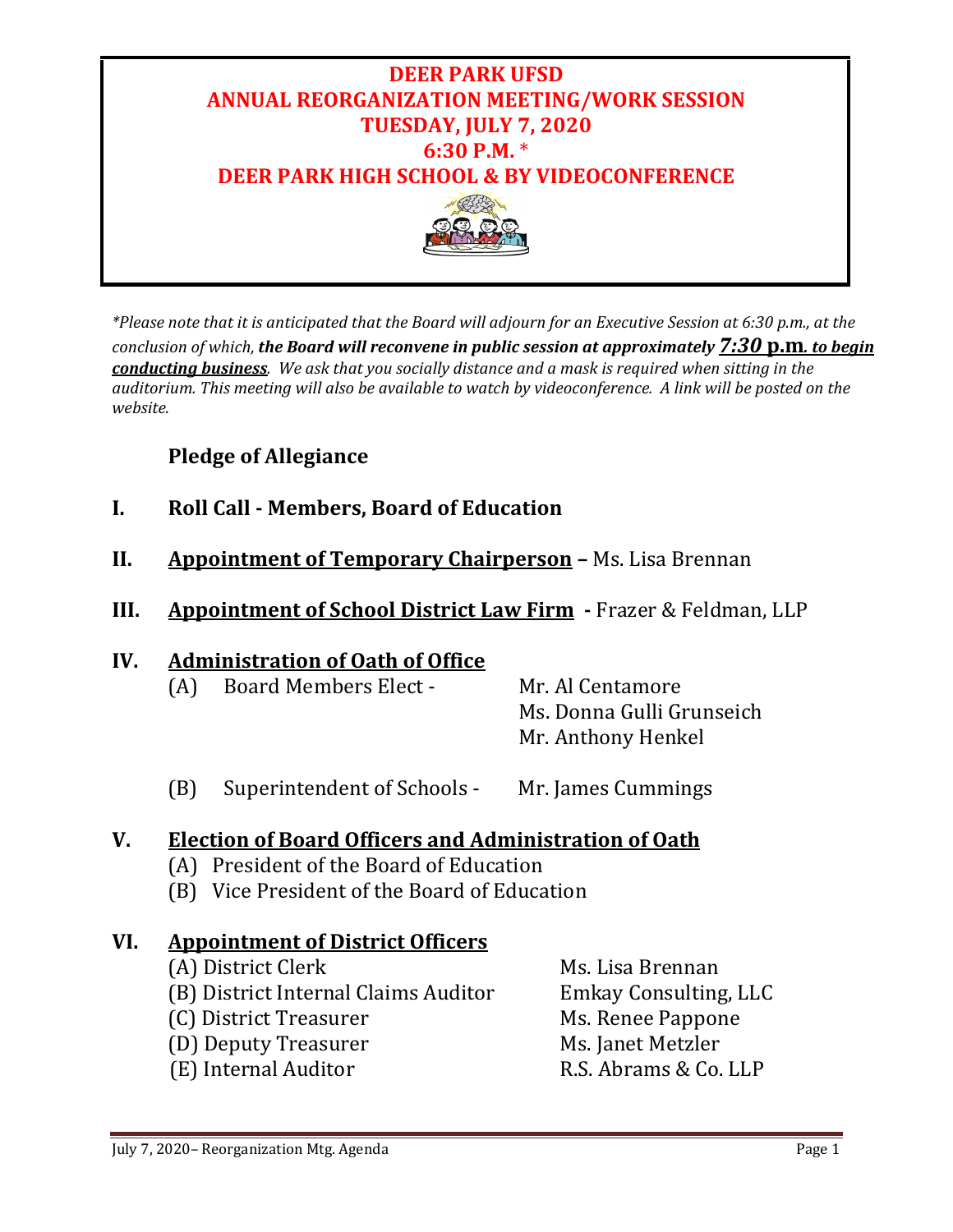## **VII. Other Appointments:**

- 
- (B) School District Auditor Nawrocki Smith LLP
- 
- (C) School District Architect [JAG Architects]<br>(D) School District Financial Advisor [Jagman] Munistat Service, Inc. (D) School District Financial Advisor Munistat Service, Inc.<br>(E) School District Bond Counsel Hawkins, Delafield & Wood
- (E) School District Bond Counsel Hawkins, Delafield & Hawkins, Delafield & Hawkins, Delafield & Ms. Alicia Konecny

- (F) Compliance Officer Ms. Alicia Konecny<br>
(G) Superintendent Hearing Officer Ms. Alicia Konecny (G) Superintendent Hearing Officer Ms. Alicia Konecn<br>(H) Records Access Officer Ms. Lisa Brennan
- 
- (H) Records Access Officer Ms. Lisa Brennan<br>(I) Records Access Appeals Officer Mr. James Cummings (I) Records Access Appeals Officer Mr. James Cummings<br>(I) School Representative/Title I funds Dr. Danielle Sheridan
- (J) School Representative/Title I funds
- (K) Section 504 Appeals Officer Ms. Alicia Konecny<br>(L) Title IX Coordinator Ms. Alicia Konecny
- 
- (L) Title IX Coordinator Ms. Alicia Konecny<br>(M) Chief Emergency Officer Mr. James Cummings (M) Chief Emergency Officer<br>(N) Data Privacy Officer
- 
- (0) Treasurer, Extra Classroom Activity
- (A) School District Physician Dr. Anthony Donatelli<br>
(B) School District Auditor Nawrocki Smith LLP
	-
	-
	-
	-
	-
	-
	-
	-
	-
	-
	-
	- Ms. Marguerite Jimenez<br>Mr. Greg Menig (HS) &
		- Mr. Carey Okurowski (RF)

# **VIII. Designations:**

- (A) Official Bank Depositories (attached in file)<br>(B) Regular Monthly Meetings 4<sup>th</sup> Tuesday
- (B) Regular Monthly Meetings 4<sup>th</sup> Tuesday of each month (unless noted) (C) Official Newspapers Newsday, Beacon, L.I. Business News
	- Newsday, Beacon, L.I. Business News

# **IX. Authorizations:**

- 
- (A) Payroll Certification Mr. James Cummings<br>(B) Appointments for Impartial Hearing officers Mr. James Cummings (B) Appointments for Impartial Hearing officers Mr. James Cummings<br>(C) Submission of Section 211 Waivers Mr. James Cummings
- (C) Submission of Section 211 Waivers Mr. James Cummings<br>(D) Purchasing Agent Ms. Lauren Von Ende
- 
- (D) Purchasing Agent Ms. Lauren Von Ende<br>(E) Deputy Purchasing Agent Ms. Marguerite Jimenez  $(E)$  Deputy Purchasing Agent
- (F) Establishing Petty Cash Funds \$100.00 (see Section XVII.)
- (G) Designation's of authorized signature on checks: President of BOE, Ms. Renee Pappone, Ms. Janet Metzler or Ms. Lynda Emig
- (H) Cell Phone List (attached in file)
- (I) Approvals for conferences/workshops/conventions Mr. James Cummings with related expenses & BOE Membership dues
- (J) Budget transfers less than \$2,500 Mr. James Cummings &
	-
	- Ms. Marguerite Jimenez

# **X. Bonding of Personnel:**

- (A) Bonding of Ms. Renee Pappone: \$5,000,000.00 per loss
- (B) Blanket for other school district personnel: \$5,000.00
- 
- 
- 
-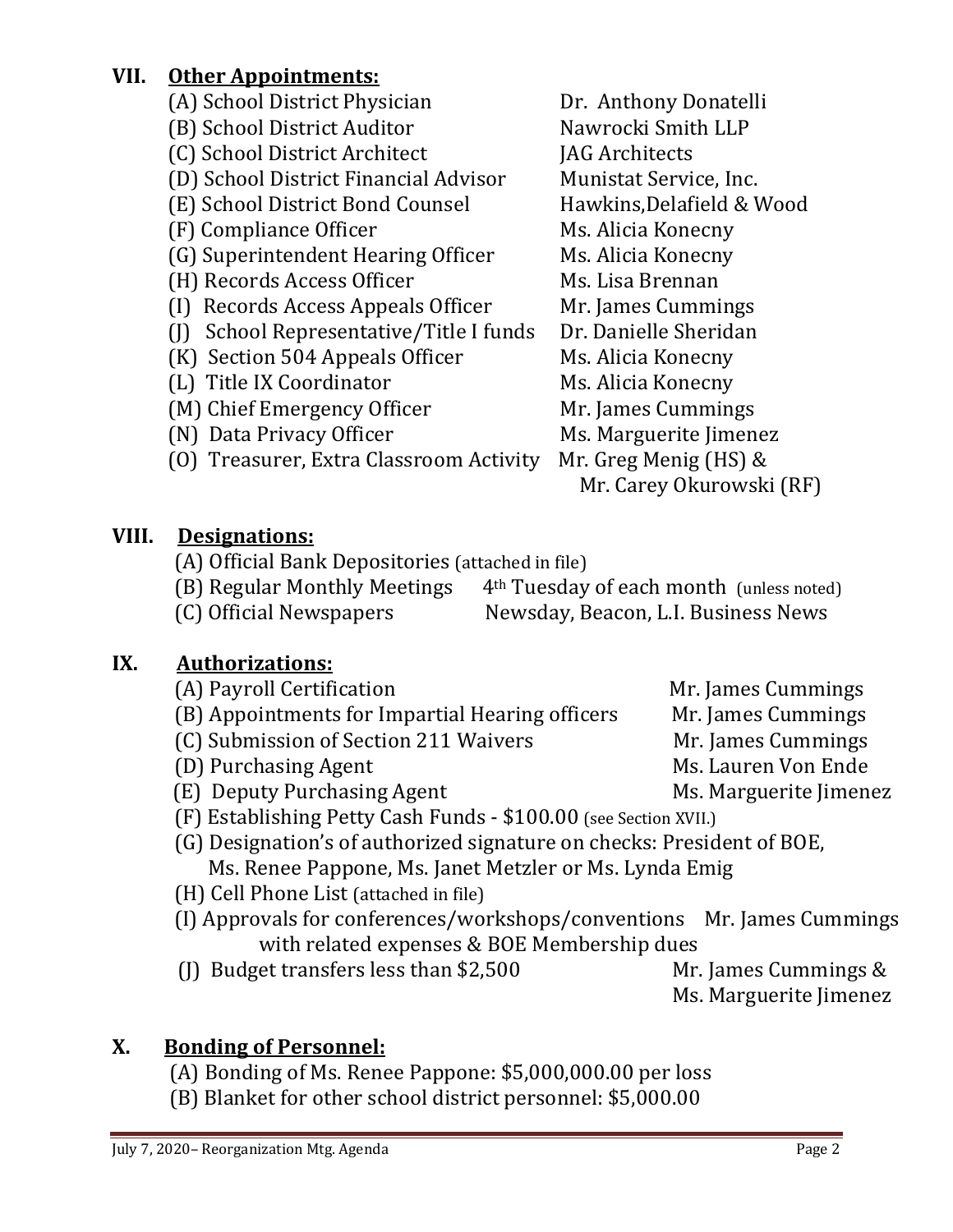## **XI. Other Items:**

- (A) Establish mileage reimbursement rate, currently, .57.5/mile; (the rate is determined by BOE)
- (B) 2020-2021 Board of Education Meeting Calendar (attached in file)

## **XII. Board of Education Committee Chairperson(s):**

| (A) Facilities & Grounds  | Mr. Robert Marino & Mr. Al Centamore            |
|---------------------------|-------------------------------------------------|
| (B) Special Education     | Mrs. Donna Marie Elliott                        |
| (C) Wellness              | Mrs. Donna Marie Elliott                        |
| (D) Diversity & Inclusion | Mr. Jerry D. Jean-Pierre & Ms. Kristine Rosales |

### **XIII. Appointment of Audit Committee:**

Ms. Donna Gulli Grunseich & Mrs. Kristine Rosales

### **XIV. Appointment of Districtwide School Safety Plan Committee:**

Ms. Marguerite Jimenez – District Office Mr. John Heeg – Robert Frost Mr. Steve Hampson – Safety Officer Mr. Robert Woolsey – Director of Facilities Ms. Kathy Ugalde – Robert Frost Mrs. Donna Marie Elliott – Board of Education Ms. Dave DePrima – High School

### **XV. Dignity Act Coordinators (DACS):**

Ms. Alicia Konecny – District Dignity Act Coordinator Mr. Craig Evans & Ms. Andrea Nelson Williams High School Mr. Kevin Quirk & Ms. Kescha Correa Robert Frost Mr. Shaun Mcleod & Carol Miller Douglas<br>Mr. Chris Molinelli & TBD John Quincy Adams<br>May Moore Mr. Philip Paniccia & Ms. Sandra Polichron

### **XVI. Disclosure of Board Of Education Employers:**

| Mr. Al Centamore          | Jomark Construction & Timberpoint Homes |
|---------------------------|-----------------------------------------|
| Mrs. Donna Marie Elliott  | Safety & Environmental Solutions, Inc.  |
| Ms. Donna Gulli Grunseich | Retired                                 |
| Mr. Anthony Henkel        | PVH Corporation & Luxottica Group       |
| Mr. Jerry D. Jean-Pierre  | <b>Liberty Mutual Insurance</b>         |
| Mr. Robert Marino         | Retired                                 |
| Mrs. Kristine Rosales     | Queens College – City University of NY  |
|                           |                                         |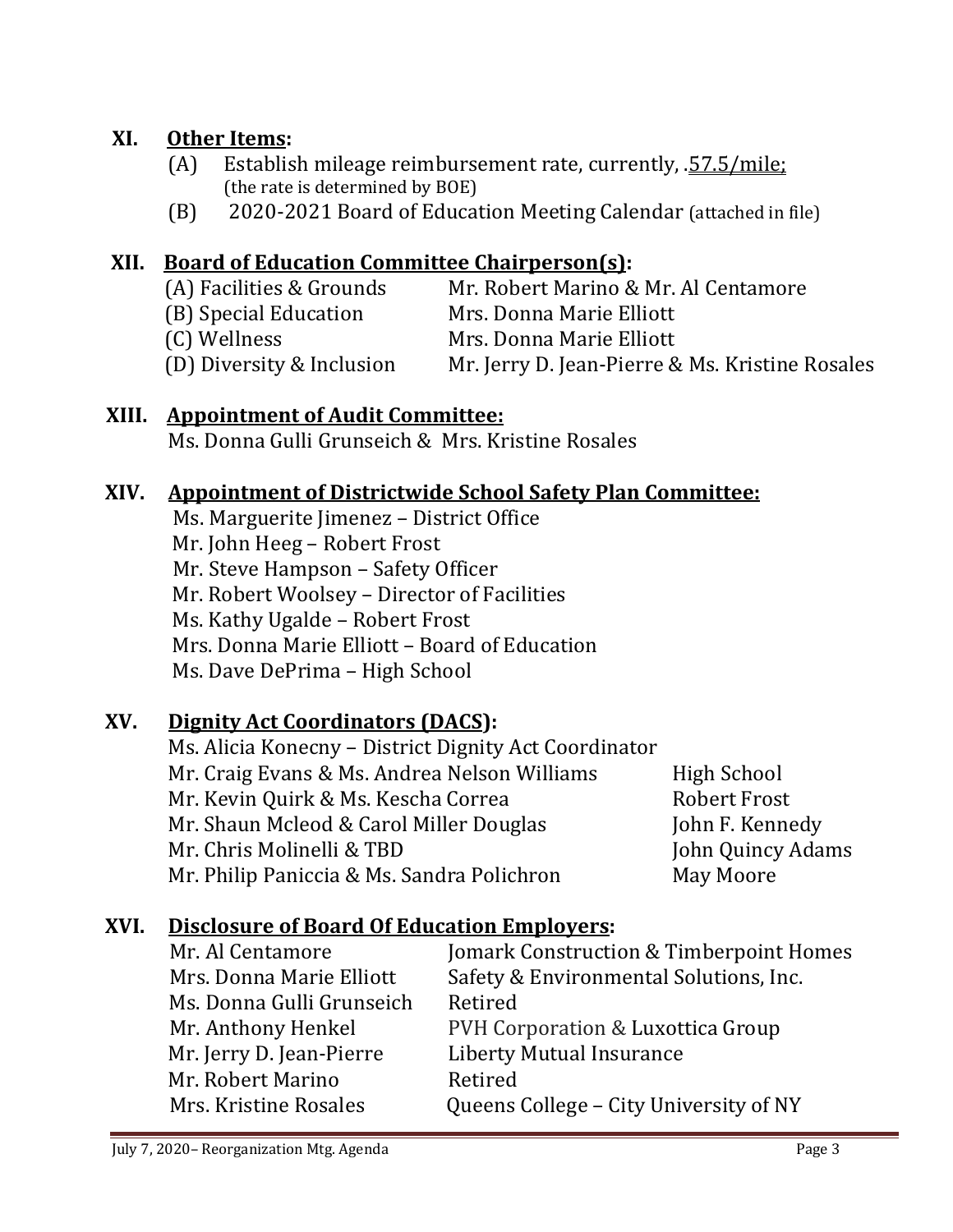## **XVII. Authorization for Petty Cash**

| John Quincy Adams School     | Mr. Christopher Molinelli | \$100.00              |
|------------------------------|---------------------------|-----------------------|
| May Moore School             | Mr. Philip Paniccia       | \$100.00              |
| John F. Kennedy School       | Ms. Kelly Benson          | \$100.00              |
| <b>Robert Frost School</b>   | Dr. Eliana Levey          | \$100.00              |
| High School                  | Mr. Charles Cobb          | \$100.00              |
| Superintendent's Office      | Mr. James Cummings        | \$100.00              |
| Asst. Supt. PPS              | Ms. Alicia Konecny        | \$100.00              |
| District Admin. for H.R.     | Ms. Mary Reynolds         | \$100.00              |
| District Clerk               | Ms. Lisa Brennan          | \$100.00              |
| Transportation               | Ms. Karen Camodeo         | \$300.00              |
| <b>Buildings and Grounds</b> | Mr. Robert Woolsey        | \$100.00              |
| Social Skills Program        | Ms. Alicia Konecny        | $$300.00$ (as needed) |
|                              |                           |                       |

## XVIII. **NEW BUSINESS:**

#### **1. COMMITTEE ON SPECIAL EDUCATION, SUBCOMMITTEE ON SPECIAL EDUCATION AND COMMITTEE ON PRESCHOOL SPECIAL EDUCATION MEMBER RECOMMENDATIONS**

*Recommend that the Board of Education approve the following resolution:*

Committee on Special Education 2020/2021

WHEREAS, the Deer Park Board of Education realizes its responsibility to provide instruction for children with disabilities in accordance with School District Policy #5230 and the Regulations of the Commissioner, Part 200 and

WHEREAS, the Committee on Special Education has the responsibility of making its recommendations available to the Board of Education regarding the identification and program placement to its children with disabilities residents age 5-21.

Now, Therefore, Be It

RESOLVED, that the members of the Committee on Special Education for the 2020/2021 school year include the following personnel and residents.

| Ms. Alicia Konecny<br>Mr. David Renahan                          |
|------------------------------------------------------------------|
|                                                                  |
|                                                                  |
| Mr. David DePrima                                                |
| Dr. Michelle Cangelosi<br>Ms. Andrea Lampert<br>Dr. Kara Micucci |
|                                                                  |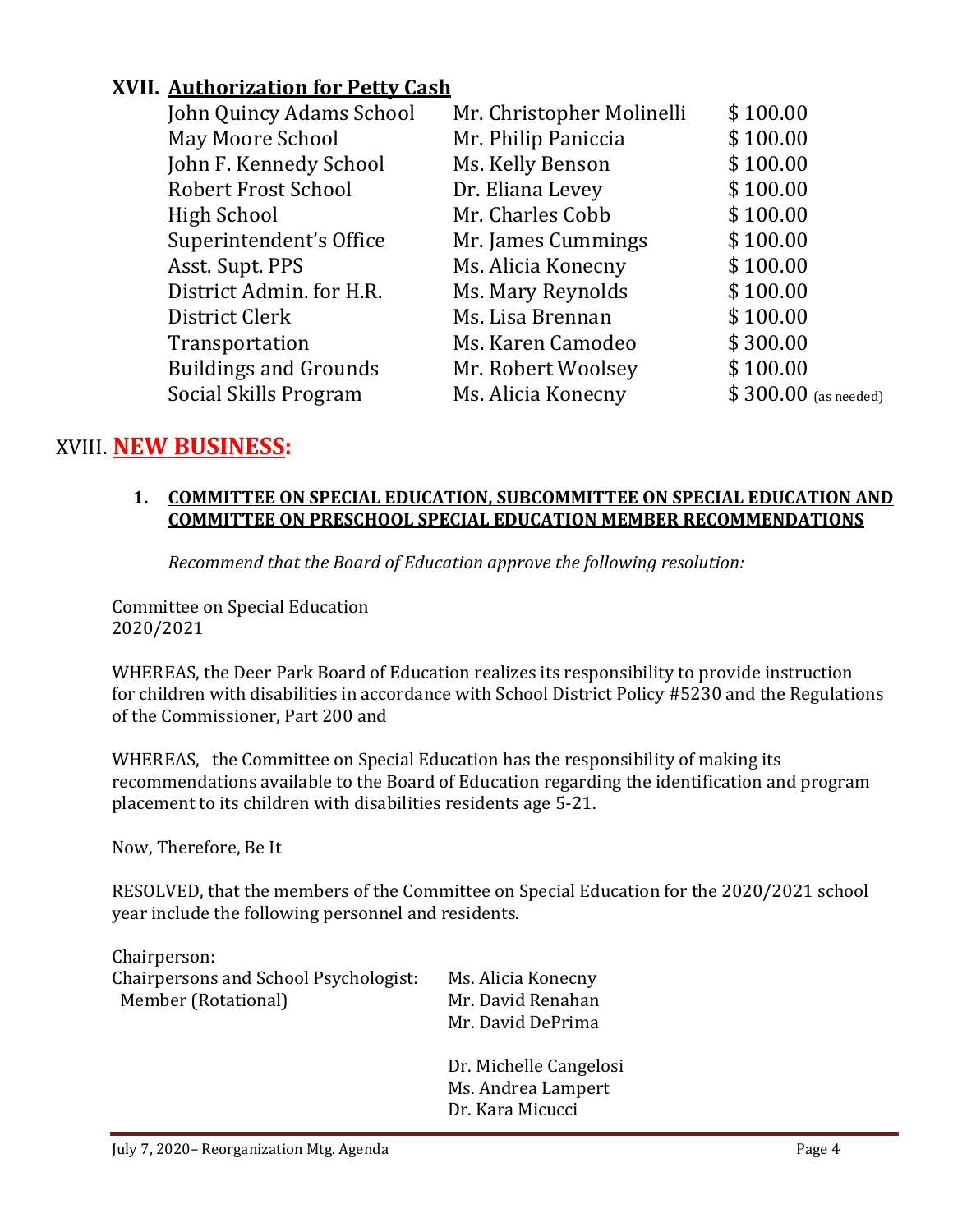|                                 | Ms. Susan Pawluk<br>Mr. Scott Agnew<br>Ms. Amanda Luciano<br>Ms. Mary Reynolds<br>TBD                                                                                                                                                                                       |
|---------------------------------|-----------------------------------------------------------------------------------------------------------------------------------------------------------------------------------------------------------------------------------------------------------------------------|
| School District Physician:      | Dr. Anthony Donatelli                                                                                                                                                                                                                                                       |
| <b>Building Administrators:</b> | Mr. Charlie Cobb<br>Mr. Craig Evans<br>Mr. Garret Noblett<br><b>TBD</b><br>Ms. Eliana Levey<br>Mr. James Henry<br>Mr. Kevin Quirk<br>Ms. Kelly Benson<br>Ma. Marilin Gutierrez<br>Mr. Shaun McLeod<br>Mr. Christopher Molinelli<br>Ms. Tammy Alcalde<br>Mr. Philip Paniccia |
| <b>School Social Workers:</b>   | Ms. Sandra Polichron<br>Ms. Kescha Correa<br>Ms. Carol-Miller Douglas<br><b>TBD</b><br>Ms. Chenoa Mattila<br>Ms. Andrea Nelson Williams<br>Mr. James Petti                                                                                                                  |

Committee on Special Education 2020/2021 Parent Members and Surrogates

Upon Request

The Committee will also include the following representatives of the student and of the School District

- A Special Education Teacher
- A Regular Education Teacher
- The parent(s) or legal guardian(s)
- Any related services providers
- The student (when appropriate)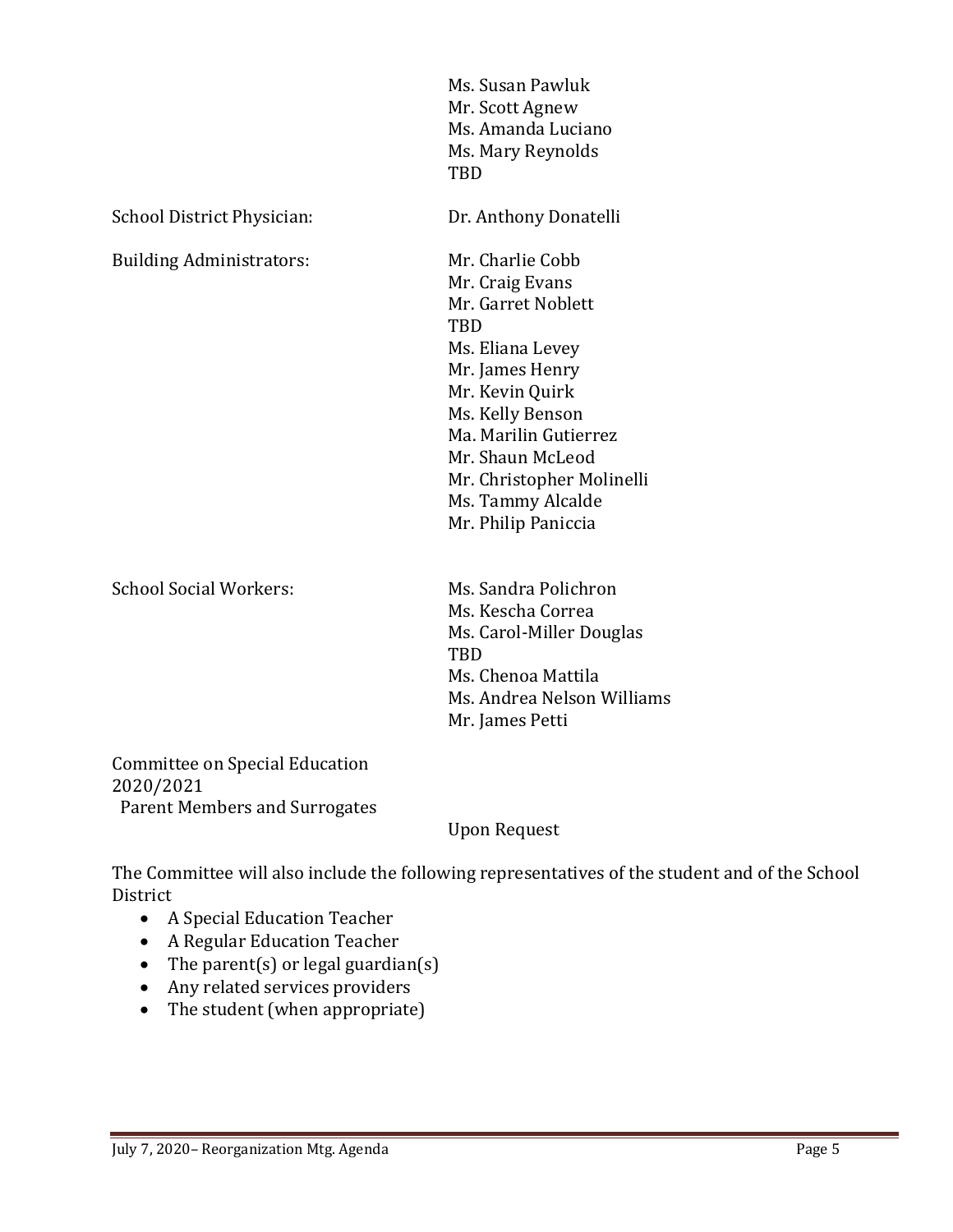Subcommittee on Special Education 2020/2021

WHEREAS, the Deer Park Board of Education realizes its responsibility to provide instruction for the children with disabilities in accordance with School District Policy #5230 and the regulations of the Commissioner, Part 200, and

WHEREAS, the Committee on Special Education has the responsibility of making its recommendations available to the Board of Education regarding the identification and program placement of its children with disabilities residents age 5-21.

Now, Therefore, Be It

RESOLVED, that the members of the Committee on Special Education Subcommittee shall include: Subcommittee Chairpersons/School Psychologists:

|                                 | Mr. David Renahan<br>Dr. Michelle Cangelosi<br>Ms. Andrea Lampert<br>Dr. Kara Micucci<br>Ms. Susan Pawluk<br>Mr. David DePrima<br>Ms. Amanda Luciano<br>Ms. Mary Reynolds<br>Mr. Scott Agnew<br>TBD                                                                   |
|---------------------------------|-----------------------------------------------------------------------------------------------------------------------------------------------------------------------------------------------------------------------------------------------------------------------|
| School District Physician:      | Dr. Anthony Donatelli                                                                                                                                                                                                                                                 |
| <b>Building Administrators:</b> | Mr. Charlie Cobb<br>Mr. Craig Evans<br>Mr. Garrett Noblett<br>TBD<br>Ms. Eliana Levey<br>Mr. James Henry<br>Mr. Kevin Quirk<br>Ms. Kelly Benson<br>Mr. Shaun McLeod<br>Mr. Christopher Molinelli<br>Ms. Marilin Gutierrez<br>Ms. Tammy Alcalde<br>Mr. Philip Paniccia |
| Social Workers:                 | Ms. Sandra Polichron<br>Ms. Kescha Correa<br>Ms. Carol Miller-Douglas<br>TBD<br>Ms. Chenoa Mattila<br>Ms. Andrea Nelson Williams<br>Mr. James Petti                                                                                                                   |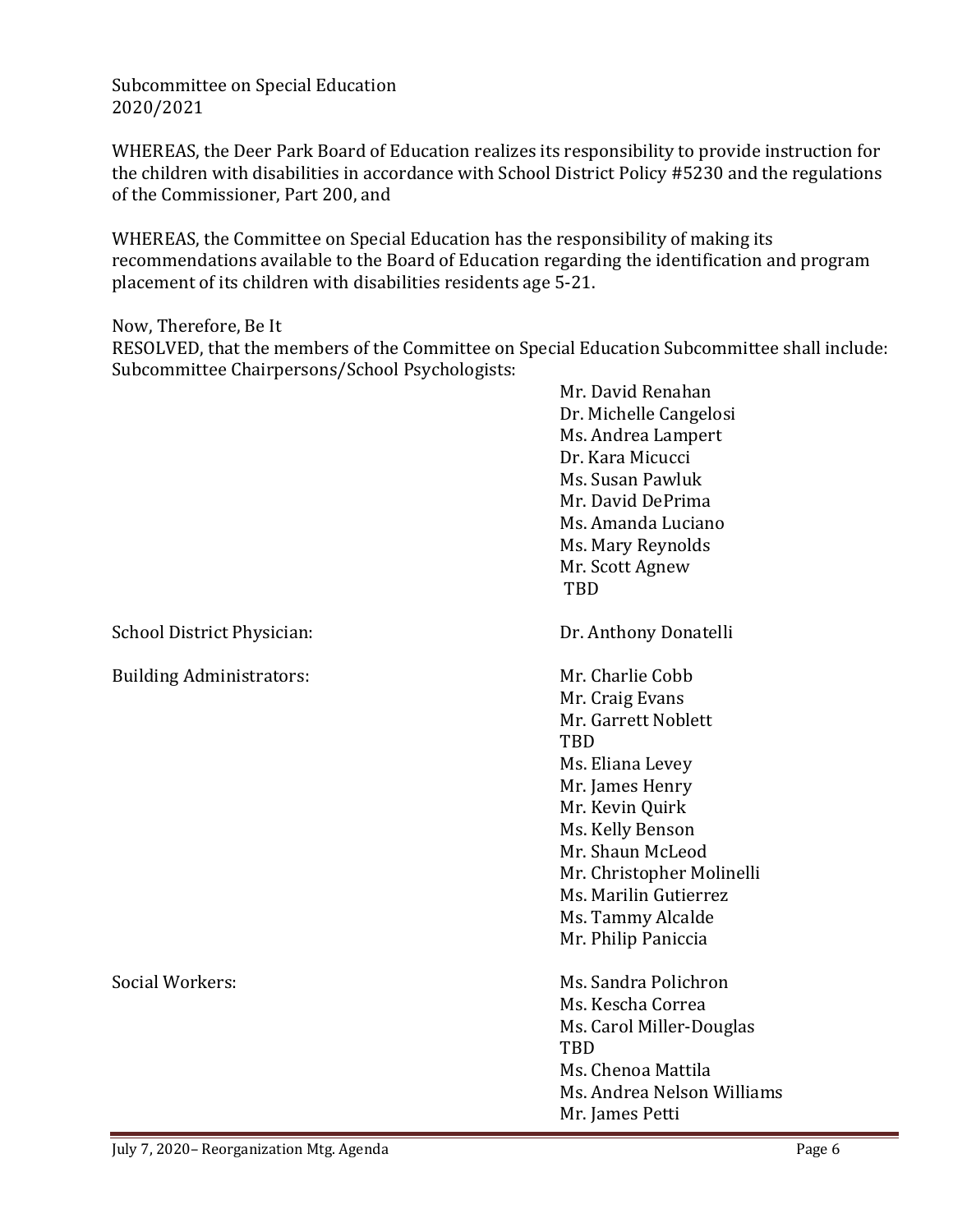Subcommittee on Special Education 2020/2021

Upon request

The Committee will also include the following representatives of the student and of the School District

- A Special Education Teacher
- A Regular Education Teacher
- The parent(s) or legal guardian(s)
- Any related services providers
- The student (when appropriate)

Committee on Preschool Special Education 2020/2021

WHEREAS, the Deer Park Board of Education realized its responsibility to provide a Committee on Preschool Special Education for its preschool children with disabilities in accordance with Chapter 243 and the amended Regulations of the Commissioner, Part 200, and

WHEREAS, the Committee on Preschool Special Education has the responsibility of making its recommendations available to the Board of Education regarding the identification and program placement of preschool children with disabilities residents Age 3 and 4.

Now, Therefore, Be it

RESOLVED, that the members of the Committee on Preschool Special Education for the 2019/2020 school year include the following personnel and residents:

District Administration<br>
Chairperson: School Psychologist<br>
Mr. David DePrima Chairperson: School Psychologist

Ms. Andrea Lampert Mr. Scott Agnew TBD

Parent Members and Surrogates

Upon Request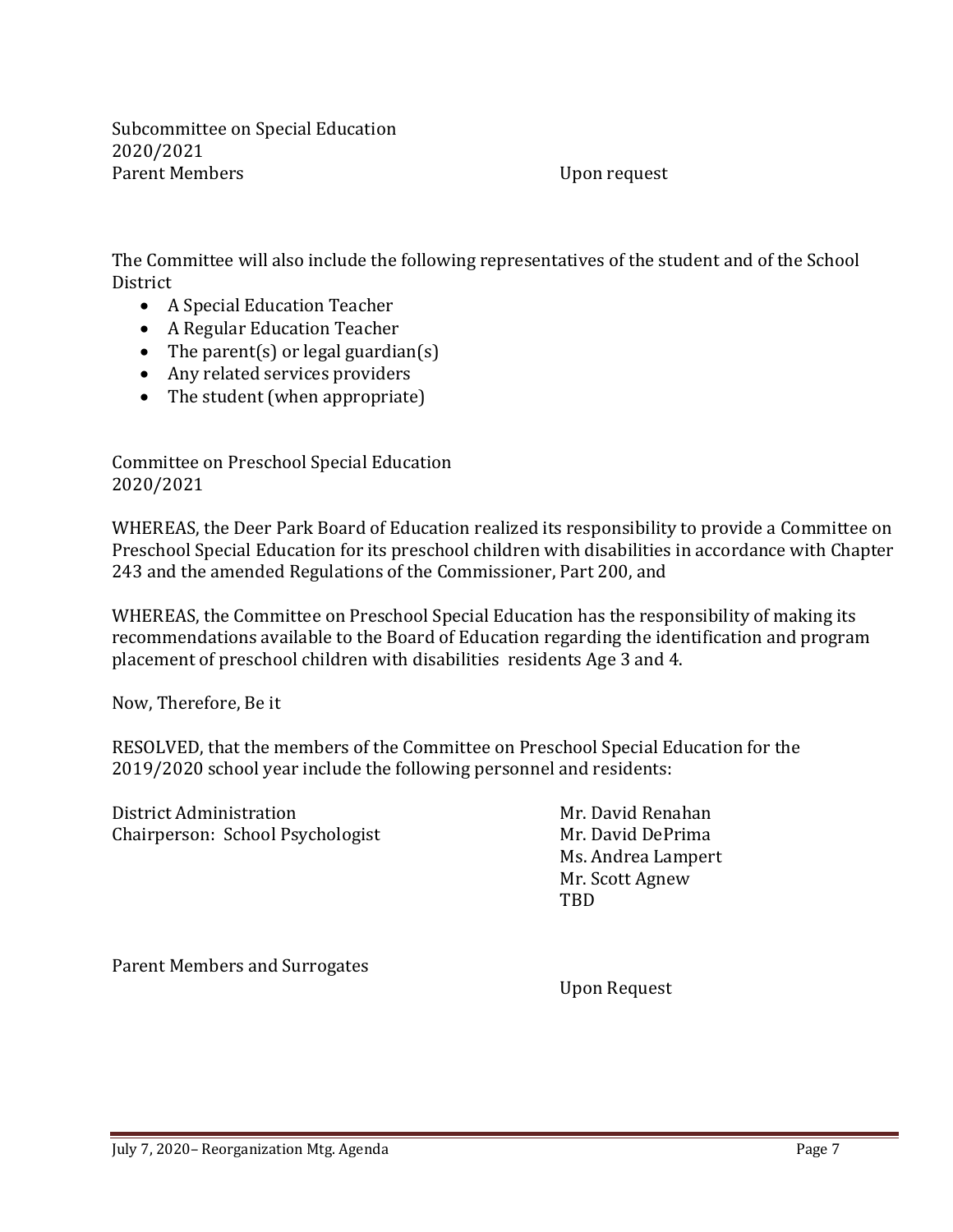The CPSE Committee will also include the following:

- Regular Education Teacher or Related Services Provider (of the student)
- Representative from local education agency
- The Parent(s) or legal guardian(s) of the child
- If appropriate, a representative from the Department of Mental Health (not required for a quorum)
- Representative from Early Intervention (if appropriate)
- Individual who can interpret evaluation results (may be selected from individuals listed above

#### **2. 2020-2021 PROFESSIONAL DEVELOPMENT PLAN**

*Recommend that the Board of Education approve the following resolution:*

**RESOLVED,** that the Board of Education of the Deer Park Union Free School District approve the planning and implementing of the Deer Park Professional Development Program as an ongoing endeavor shared by the Deer Park Teachers' Association, its' constituants, administration, higher education representatives and parents, and

**FURTHER RESOLVED**, that the Superintendent of Schools shall sign the Statement of Assurances for this plan to become effective immediately.

#### **3. 2020-2021 DISTRICT WIDE SCHOOL SAFETY PLANS & BUILDING LEVEL EMERGENCY RESPONSE PLANS**

*Recommend that the Board of Education approve the following Resolution:*

**RESOLVED**, that the Board of Education annually approves the planning and implementing of the districtwide safety plans and building level emergency response plans.

### **4. ANNUAL ADOPTION OF THE CODE OF CONDUCT**

*Recommend that the Board of Education approve the following Resolution:*

**RESOLVED,** that the Board of Education annually approves the Code of Conduct as accepted and adopted by the Board of Education and it will be placed in the Board of Education policy manual.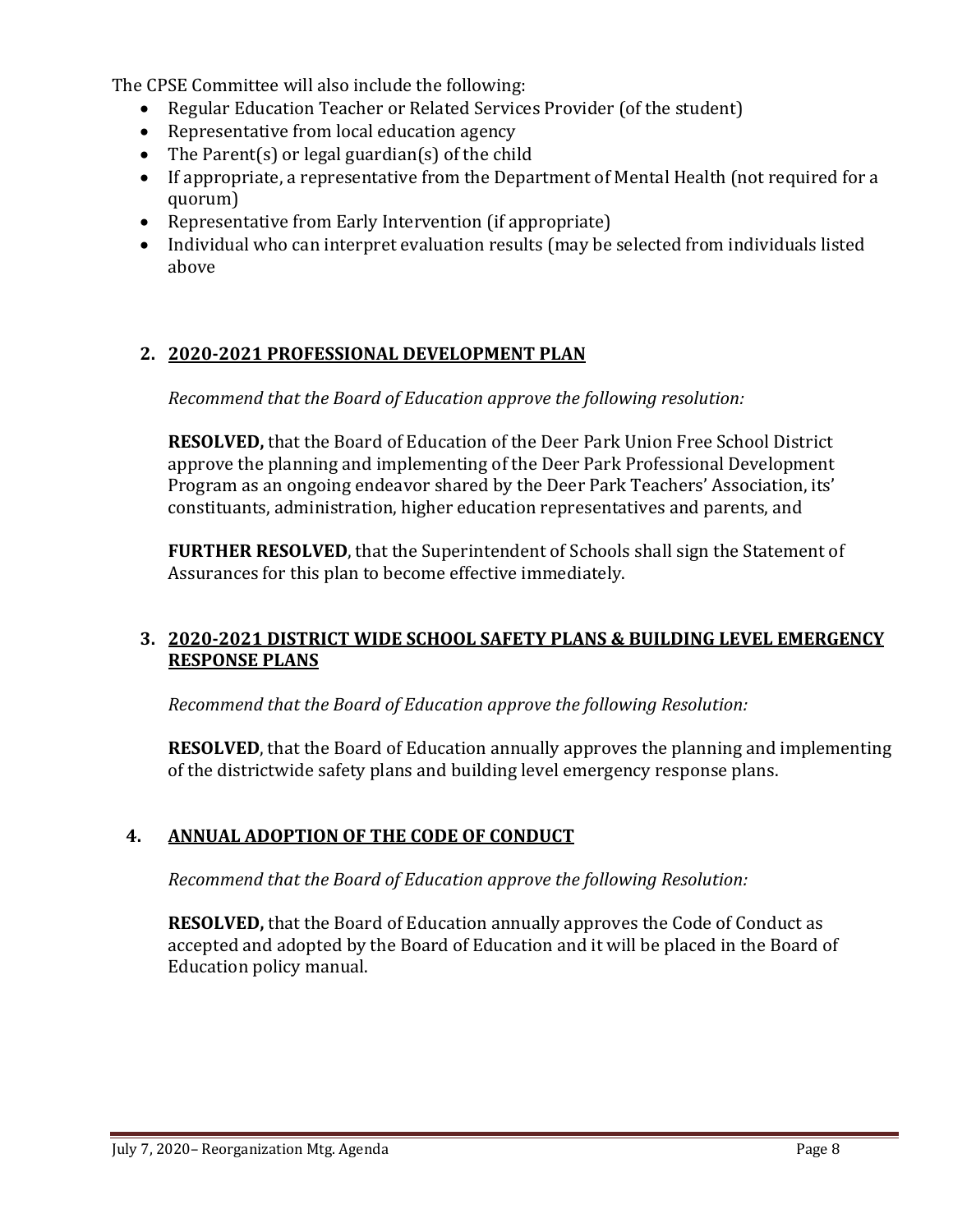#### **5. ANNUAL ADOPTION OF POLICIES**

*Recommend that the Board of Education approve the following resolution:*

**RESOLVED**, that the Board of Education approves and annually adopts the following policies that will be placed in the Board of Education policy manual.

 #0115 – Student Harassment and Bullying Prevention and Intervention #4321.14 – Special Education Personnel #5100 – Student Attendance #6240 – Investments #6700 – Purchasing #9645 - Disclosure of Wrongful Conduct (whistleblower policy)

#### **6. ADOPTION OF BYLAWS AND STATEMENTS OF POLICY**

*Recommend that the Board of Education approve the following resolution:*

**RESOLVED**, that the Bylaws and Statements of Policy of the Board of Education, of the Deer Park Union Free School District, Deer Park, NY, as presented, be and hereby adopted and approved, effective July 1, 2020 through June 30, 2021, subject to such amendment as may be ordered by the Board.

### **7. 2020-2021 HOMELESS LIASIONS**

*Recommend that the Board of Education approve the following resolution:*

**RESOLVED**, that the following staff are approved as Homeless Liaisons for the 2020-2021 school year:

Ms. Alicia Konecny – Asst. Superintendent for PPS Mr. Jim Petti – District Attendance Teacher Ms. Andrea Nelson- Williams & Ms. Chenoa Ludwig – High School Social Workers Ms. Kescha Correa – Robert Frost Social Worker Ms. Carol Miller-Douglas – John F. Kennedy Social Worker TBD – John Quincy Adams Social Worker Ms. Sandra Polichron – May Moore Social Worker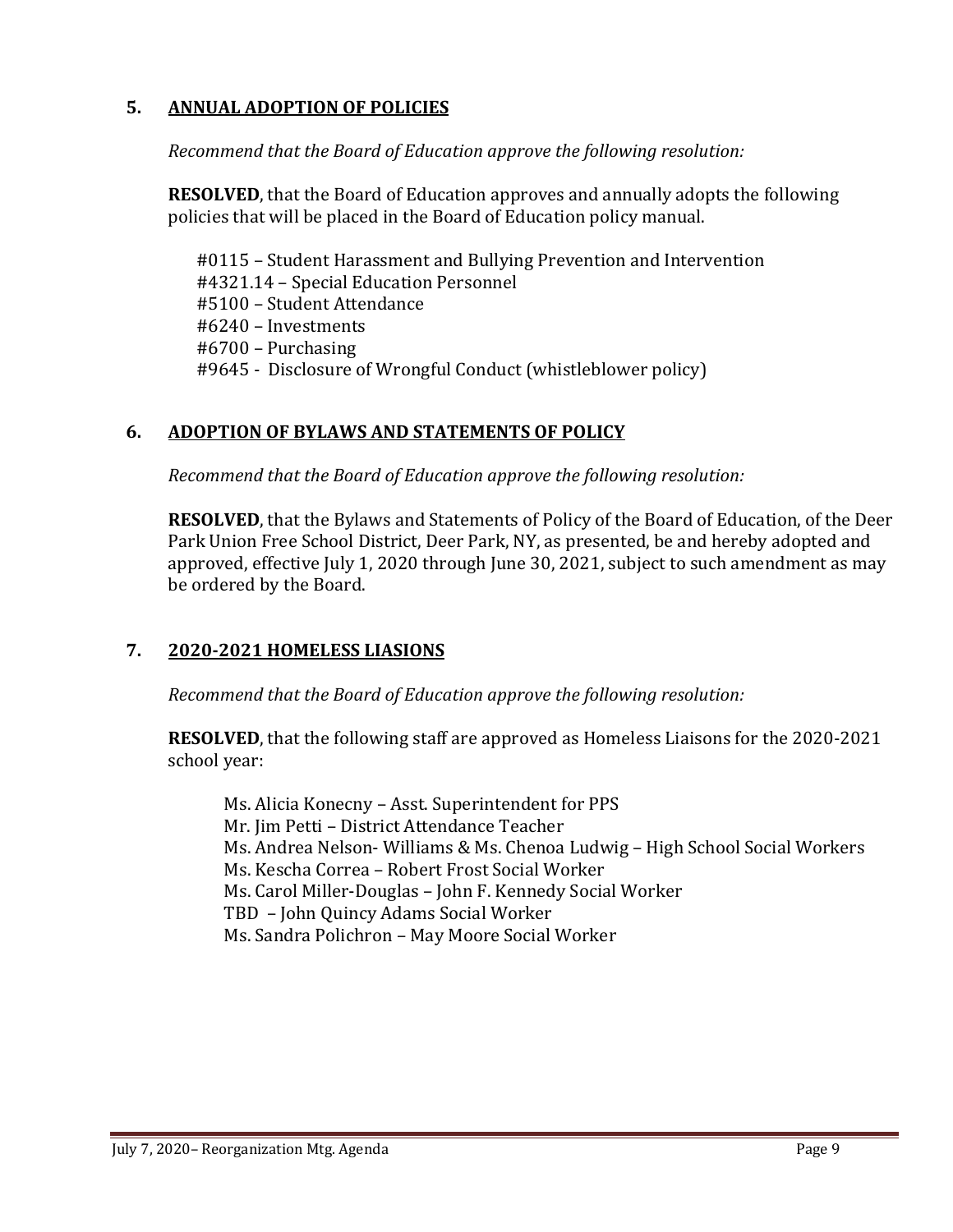#### **8. JOINT MUNICIPAL COOPERATIVE BIDDING PROGRAM FOR GENERAL SERVICES AND SUPPLIES (2020-2021)**

*Recommend that the Board of Education approve the following resolution:*

WHEREAS, various educational and municipal corporations located within the State of New York desire to bid jointly for generally needed services and standardized supply and equipment items; and

WHEREAS, the Deer Park Union Free School District, an educational/municipal corporation (hereinafter the "Participant") is desirous of selectively participating with other educational and/or municipal corporations in the State of New York in joint bidding in the areas mentioned above pursuant to General Municipal Law § 119-o and Education Law Section 1950; and

WHEREAS, the Participant is a municipality within the meaning of General Municipal Law § 119-n and is eligible to participate in the Board of Cooperative Educational Services, First Supervisory District of Suffolk County (hereinafter Eastern Suffolk BOCES) Joint Municipal Cooperative Bidding Program (hereinafter the "Program") in the areas mentioned above; and

WHEREAS, the Participant acknowledges receipt of the Program description inclusive of Eastern Suffolk BOCES' standard bid packet and the general conditions relating to said Program; and

WHEREAS, with respect to all activities conducted by the Program, the Participant wishes to delegate to Eastern Suffolk BOCES the responsibility for drafting of bid specifications, advertising for bids, accepting and opening bids, tabulating bids, awarding the bids, and reporting the results to the Participant.

BE IT RESOLVED that the Participant hereby appoints Eastern Suffolk BOCES to represent it and to act as the lead agent in all matters related to the Program as described above; and

BE IT FURTHER RESOLVED that the Participant hereby authorizes Eastern Suffolk BOCES to place all legal advertisements for any required cooperative bidding in Newsday, which is designated as the official newspaper for the Program; and

BE IT FURTHER RESOLVED that a Participant Meeting shall be held annually consisting of a representative from each Program Participant. Notice of the meeting shall be given to each representative at least five (5) days prior to such meeting; and

BE IT FURTHER RESOLVED that an Advisory Committee will be formed consisting of five to ten representatives of Program Participants for a term of three (3) years as authorized by General Municipal Law §119-o.2.j.

BE IT FURTHER RESOLVED that this Agreement with the Participant shall be for a term of one (1) year as authorized by General Municipal Law §119-o.2.j.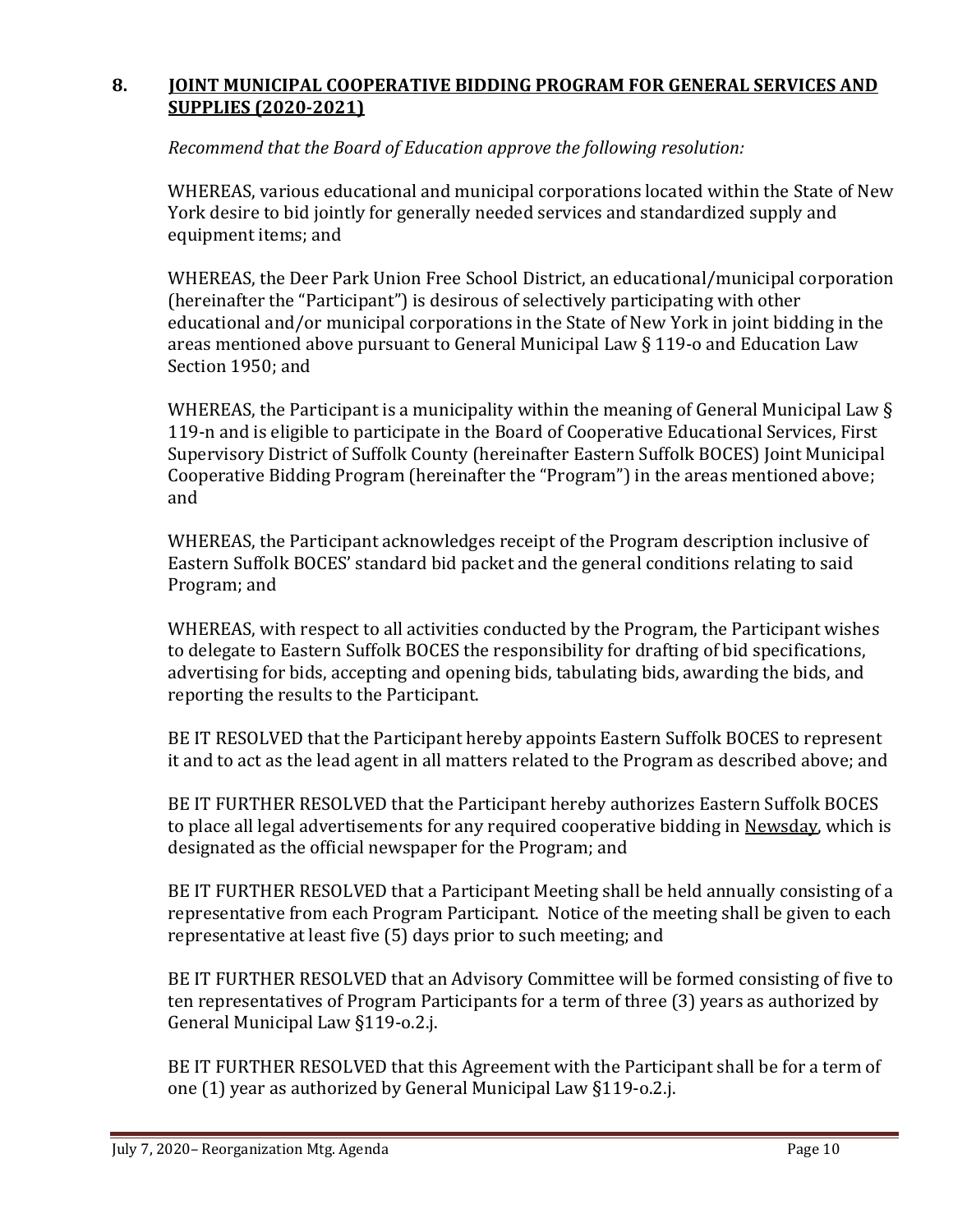BE IT FURTHER RESOLVED that the Participant agrees to pay Eastern Suffolk BOCES an annual fee as determined annually by Eastern Suffolk BOCES to act as the lead agent for the Program.

#### 9. **BOARD OF REGISTRATION**

*Recommend that the Board of Education approve the following resolution:*

**BE IT HEREBY RESOLVED**, that pursuant to Education Law §2014(2), the Board of Education of the Deer Park Union Free School District hereby appoints the following four qualified voters of the District to constitute a board of registration, whose appointment shall expire July 10, 2021:

Lisa Brennan Eileen Hickey Phyllis Otto Concetta Bertelle

BE IT FURTHER RESOLVED that the board of registration of this school district shall meet between fourteen and five days prior to the annual district election, with four consecutive hours between 7 a.m. and 8 p.m., and during the annual district election for the purpose of preparing a register of the qualified voters of this district for said annual district election, at which time any person shall be entitled to have his/her name placed upon such register provided that at such meeting of the board of registration, he/she is known, or proven to the satisfaction of the board of registration, to be then or thereafter entitled to vote at the annual district election for which such register is prepared. The District Clerk and/or the Assistant District Clerk will attend on said day(s) with the members of the board of registration.

BE IT FURTHER RESOLVED that the board of registration shall be compensated for their duties at a rate of \$14.00.

#### **10. DISPOSAL OF EQUIPMENT AT JOHN QUINCY ADAMS**

*Recommend, that the Board of Education approve the following Resolution:*

**RESOLVED**, that the Board of Education approve the disposal of an Amaco electric kiln at JQA which has been deemed unsafe and cannot be used.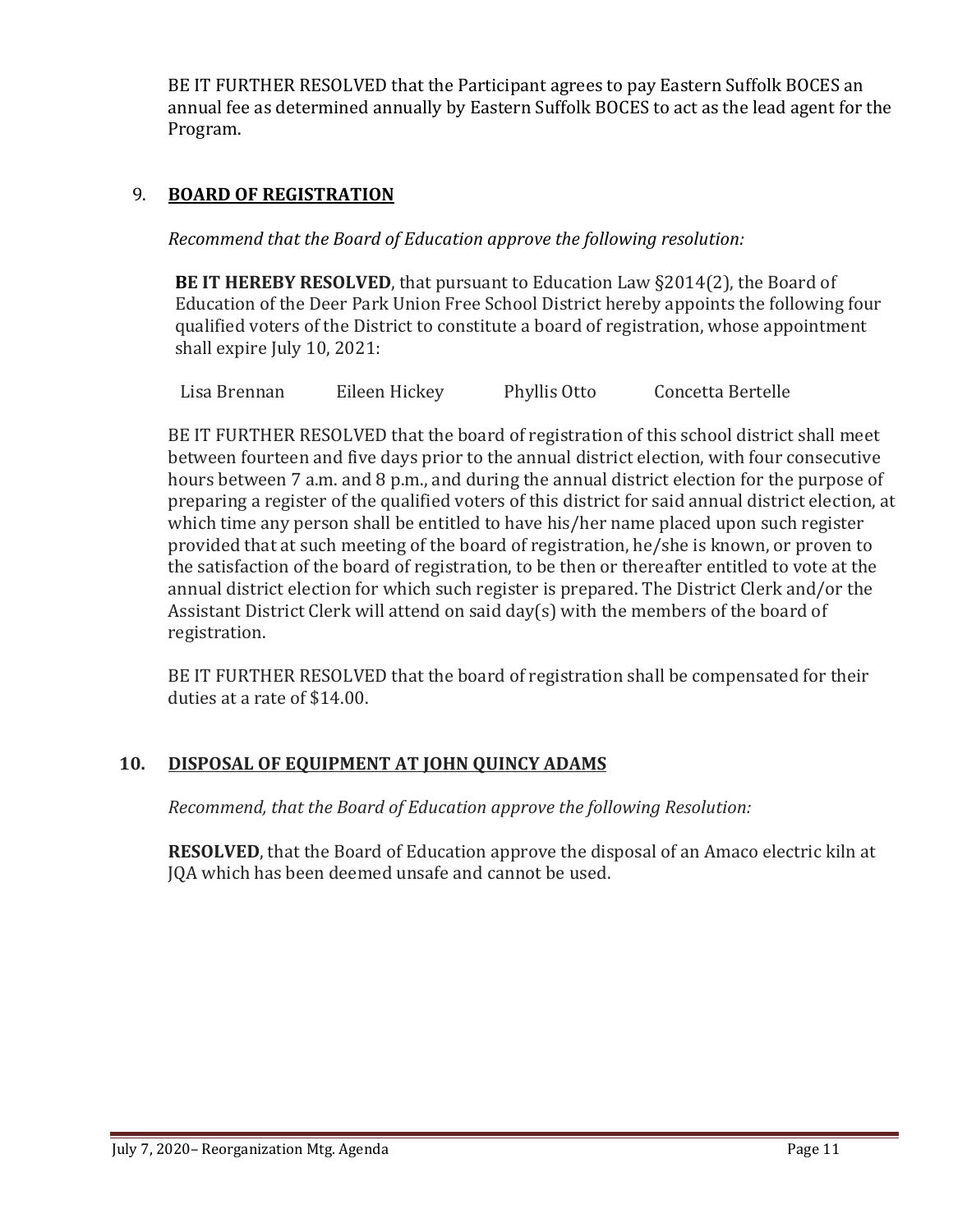### XVIIII. **APPROVAL OF SCHEDULES**

*Recommend, that the Board of Education approve the following schedules collectively:*

### **SCHEDULE D – BID AWARDS**

*Bids for Bid # BDP20-002 Upright Refrigerators at High School, Frost and JQA; Steamers at Frost and JQA were received and opened at 11:00 AM on February 26, 2020.*

Bids were advertised in Newsday. Forms and specifications were processed in accordance with Section 103 of the General Municipal Law and bids were solicited on the Empire State Purchasing Group website at [www.EmpireStateBidSystem.com.](http://www.empirestatebidsystem.com/) 

Bids were received from the following vendors:

Bar Boy Products Inc. Pueblo Hotel Supply DBA Grady's Restaurant & Bar Supply Co. Chefs Depot Douglas Food Stores, DBA Douglas Equipment Green Dream International LLC Sam Tell & Son Inc.

Present at the bid opening: Lauren von Ende, Purchasing Agent and Concetta Bertelle, Recorder. There were no vendors present.

It is recommended that the bid be awarded to the following vendors as the lowest responsible bidders meeting specifications (see attached pricing in file):

Bar Boy Products Inc. Douglas Food Stores, DBA Douglas Equipment Pueblo Hotel Supply DBA Grady's Restaurant & Bar Supply Co.